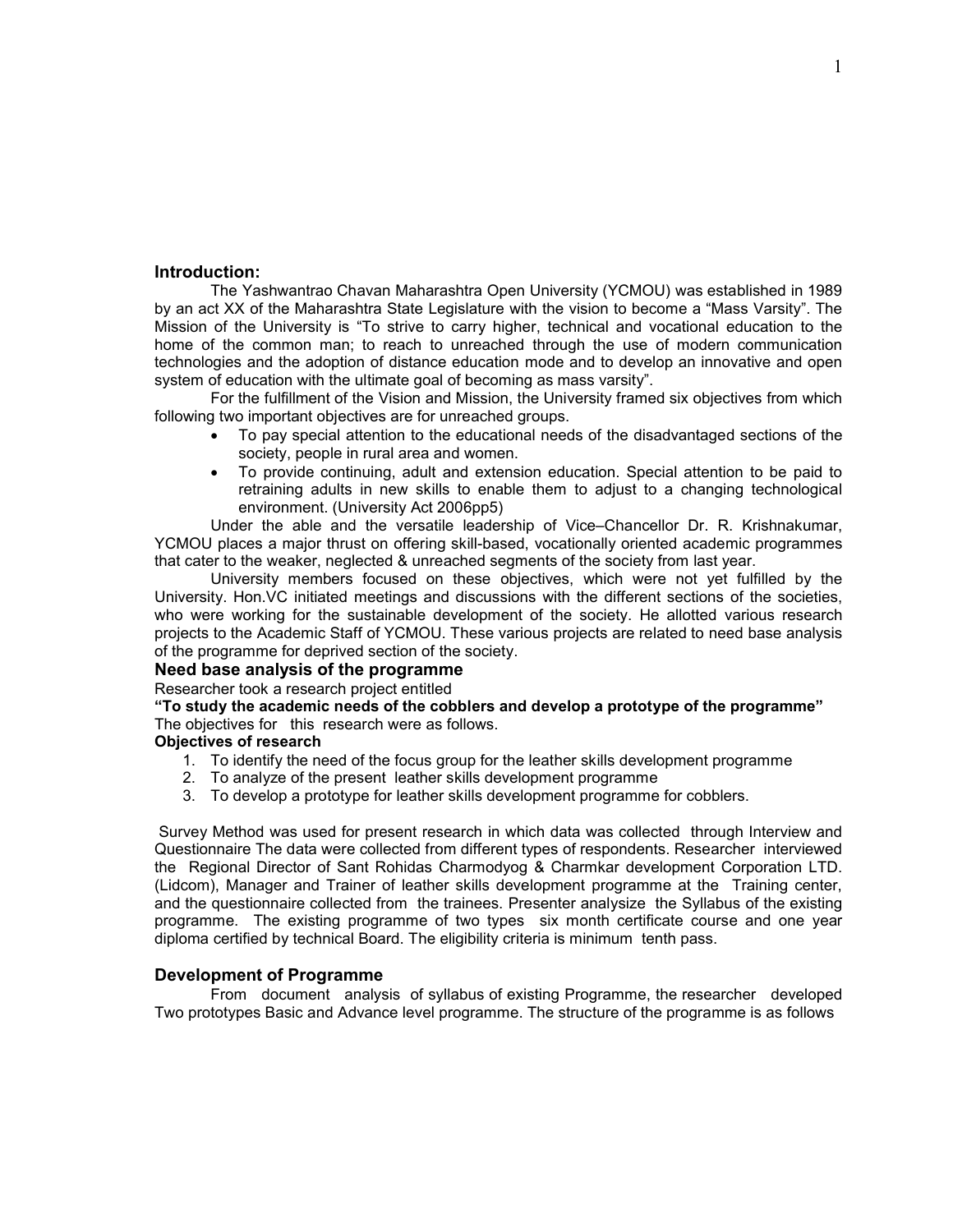| Task                            | <b>Basic Course</b>                                                                                                                                                                                                                                                                                            | <b>Advance course</b>                                                                                                                                                                                                                        |
|---------------------------------|----------------------------------------------------------------------------------------------------------------------------------------------------------------------------------------------------------------------------------------------------------------------------------------------------------------|----------------------------------------------------------------------------------------------------------------------------------------------------------------------------------------------------------------------------------------------|
|                                 | Certificate programme for leather skills<br>development                                                                                                                                                                                                                                                        | Diploma<br>for<br>programme<br>Footwear & other goods making                                                                                                                                                                                 |
| Target group                    | Age- 16 years complete<br>$\bullet$<br>Semiliterate (Skill of reading &<br>٠<br>Writing)<br>Illiterate<br>having<br>three<br>year<br>$\bullet$<br>experience in the field                                                                                                                                      | Age- 16 years complete<br>٠<br>Eight Std pass<br>٠<br>Fourth<br>std<br>pass<br>&<br>$\bullet$<br>three<br>having<br>year<br>experience in the field                                                                                          |
| Objectives of the<br>propgramme | To acquire the basic Knowledge<br>$\bullet$<br>for Leather work<br>To acquire the basic knowledge<br>$\bullet$<br>for development of Leather goods                                                                                                                                                             | To acquire the skill for<br>$\bullet$<br>selection of leather for<br>leather goods making<br>To acquire the skill for<br>development of design<br>of the goods<br>To master for using the<br>machinery                                       |
| Courses                         | Types of leather and its uses<br>1.<br>2.<br>Introduction,<br><b>Use</b><br>and<br>maintenance and safety of the<br>equipments.<br>Repairing of Leather goods<br>3.<br>Basic action for leather work<br>4.<br>Basic knowledge for development<br>5.<br>entrepreneurship<br>οf<br>&<br><b>Government Scheme</b> | Types of leather and its<br>1.<br>uses<br>2.<br>Development of a<br>footwear for Male<br>3.<br>Development of a<br>footwear for Female<br>Various<br>4.<br>process<br>in.<br>Footwear making<br>Development of other<br>5.<br>leather goods. |
| Duration                        | Minimum -Six months                                                                                                                                                                                                                                                                                            | Minimum -One year                                                                                                                                                                                                                            |
| Counseling<br>Strategy          | Counselling<br>$\bullet$<br>Skill development with the help of<br><b>DVD</b><br>Study Center - Practical's                                                                                                                                                                                                     | Counselling<br>$\bullet$<br>Skill development<br>with<br>the help of DVD<br>Study<br>Center<br>Practical's                                                                                                                                   |
| Evaluation                      | Internal<br>Theory<br>courses<br>$\bullet$<br>Assessment<br><b>Practical Examination</b>                                                                                                                                                                                                                       | Internal Assessment and<br>$\bullet$<br>End Examination<br>for<br>theory courses<br><b>Practical Examination</b>                                                                                                                             |

YCMOU don't have expertise for the same. The university consulted experts from the leather work field practitioner, Government officers, Trainer for leather skill development programme.

### **Recognition of Prior learning (RPL)**

In India Cobblers are living in the urban as well as rural area. They are working at the road side They are living in below Poverty Line(BPL). Most of them are illiterate or semiliterate They acquire skills and competency across a variety of ways. It is the uncertified learning gained through work, community or leisure time activies. Therefore YCMOU decide to recognize their prior learning and giving formal certification for the same. The Recognition of Prior Learning (RPL) involves considering a student's previous uncertified learning.

Per Anderson and Andreas Fejes (2012) defined Recognition of Prior Learning (RPL) involves considering a student's previous certified and uncertified learning (including formal, informal and non-formal learning) in order to facilitate access to a programme of study, or to grant exemptions from elements of a programme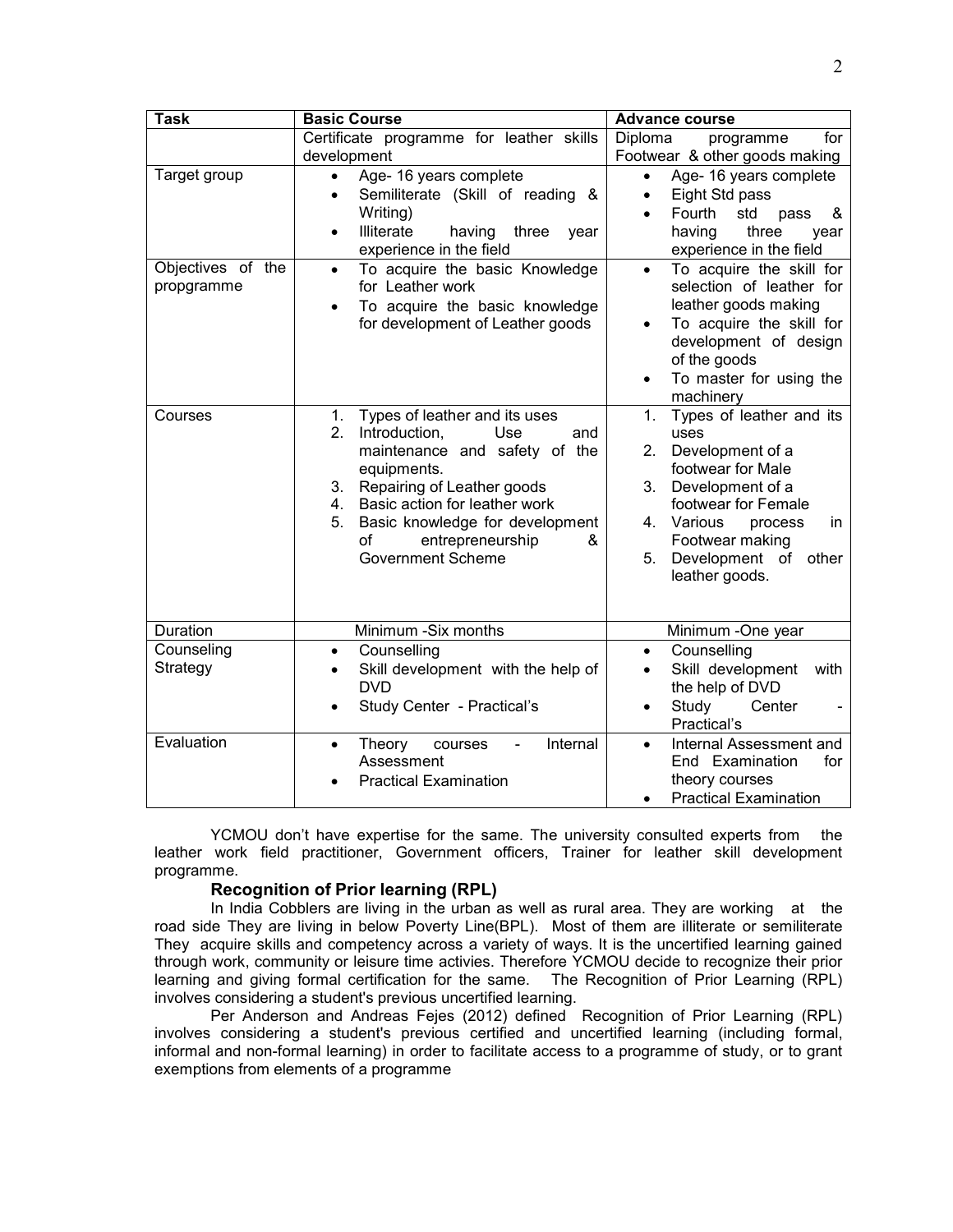| <b>Barriers for RPL</b>                                                                              | <b>Overcome Strategy for RPL</b>                                                                                                                          |
|------------------------------------------------------------------------------------------------------|-----------------------------------------------------------------------------------------------------------------------------------------------------------|
| <b>Lack of Public Awareness</b>                                                                      | Support from NGO                                                                                                                                          |
| <b>Financial Aspect</b>                                                                              | Collaboration with Lidcom                                                                                                                                 |
| Shortage of programme for personal working<br>with RPL                                               | YCMOU develop the two type of programme                                                                                                                   |
| Connecting skills development of enterprises with<br>RPL in the formal Education System is difficult | οf<br>five<br>theory<br>Course<br>having<br>$\bullet$<br>Entrepreneurship<br>Field visit is one major component in<br>$\bullet$<br>the training programme |

### **Barriers and Overcome Strategy for recognizing prior learning**

### **Contribution of Non Government Organisation (NGO)**

Cobblers are not well organized. Therefore the publicity of the programme is the difficult task for YCMOU. YCMOU need support from the NGO. Therefore the researcher again took a informal interview of the Chairman of National Level Sant Rohidas Charmodyog Association . The chairman appreciated all these efforts of the University for Cobblers Community Development. For Community organization National Level Sant Rohidas Charmodyog Association organized the regional gathering of Cobblers. The chairman invited the researcher for the same. The researcher gave the detailed presentation of YCMOU and Leather Skills development programme in front of the organizing committee and the cobblers at four different areas in the state of Maharashtra. All are appreciated this effort of the YCMOU. They allow the researcher to give information in front of the 2000 to 5000 cobblers community. In each meeting the researcher mixed with the cobblers for 2-3 days. She took informal interview and collected the data. From this informal in terview get the feedback that Cobblers Community having two types of target groups

- Skilled worker -Skills are acquired through informal & non formal way, but they don't have any formal qualification.
- ∑ Young generation Require the basic skills for Leather work.

From the Cobblers some having degree of leather skills programme, Trainer working with NGO, Government Officers having knowledge of Leather as well as norms of the Government of Maharashtra. The researcher took interview of twenty five people and selected ten people for the development of the programme. There is no availability of the reference book or DVD on leather skills our vernacular language..

From this Community experience there is need to rethink the program developed in the research project. Researcher gave presentation in front of the experts. Expert want to start first with only Basic Skills Programme for Leather Skills Development for measuring the proficiency of the cobblers. University has to think two type of Basic Skills Programme

- Short term Programme for recognizing Prior Learning of the Skill base Cobblers
- Six Month Basic Skills development programme for younger generation.

#### **Review of Literature**

The researcher again took a review of vocational courses developed in ODL System. Vadnere, R.V. (2003) reported that Students are like to complete the Beauty Parlor Management Education porgramme through distance mode of learning because there were no compulsion of attendance, **learner can learn while earning**, and have facility of no age restriction for admission flexibility in admission. Mahale, S.R.& More S.R.(2011) reported that expert having experiences for field work and demonstrations but **enable to write study material for them**.

# **Development of Multimedia Package**

The Committee was analysize the syllabus and took a decision for the content of print and video Cassette.

Print Material having

- Student Guide and Practical book
- Five Courses title are given in above table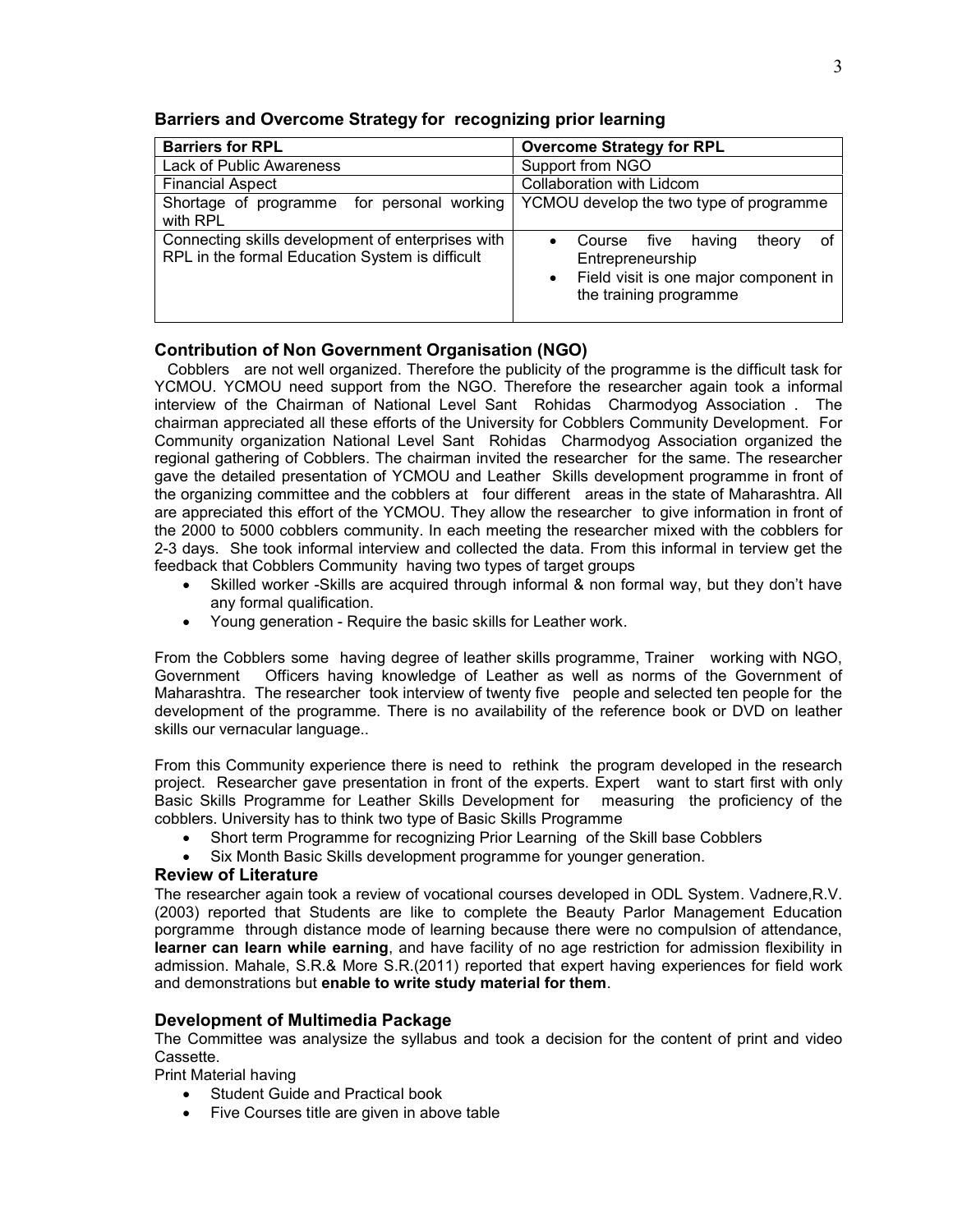- Seven Video for Skills development of leather work include
	- 1. Programme Structure for leather skill development
	- 2. Types of leather and uses
	- 3. Role of Cobblers in Taxidermy Technique
	- 4. Use, maintenance, safety of the equipments
	- 5. Skills for development of patterns for various leather goods
	- 6. Project Development for funding
	- 7. Development of entrepreneurship

## **Print Material Development –**

All the expert having a skill of leather work. The focus group being partially illiterate could not create content of study material in the required format. Therefore the researcher had discussed in detailed with the focus group. These discussions help the researcher to compile stepwise notes of the entire content. For verification of the information the researcher again visited the focused group members to observe the actual process. Lather on this information is converted into a SIM format and finalized from the editors.

### **Video Cassettes Development**

Expert first time experience to exposure to Camera. They were under tension Therefore the detailed process of the particular task could not properly Shot. For the video shooting another strategy is required. This another aspect which needs further study.

# **Pilot testing for Recognized Prior Learning programme**

From these above different experiences the YCMOU decide to take a pilot testing of Recognized Prior Learning programme. The research took again a research study for this pilot testing Programme

The title of the research was as follows

### **Title of study**

A study of Recognized Prior Learning programme for leather skills development programme for the Cobblers .

#### **Objectives of the programme**

- ∑ To study the socioeconomic &, educational status of the cobblers.
- To study the development of Cognitive, Affective, Psychomotor, Interpersonal domain of the cobblers.
- To design the future Short term RPL training programme of leather skills development for cobblers

Survey Method and Pretest post test Experiment study was used for present research in which data was collected through

- 1. Questionnaire
- 2. Rating Scale having Pictorial and word Combination
- 3. Participant Observer

#### **Training Programme**

Pre training discussion - Since the writer & editors not from academic field. It was felt important to orient them about task involved in the training programme. Condense Three days pilot Training programme was organized at the headquarter of YCMOU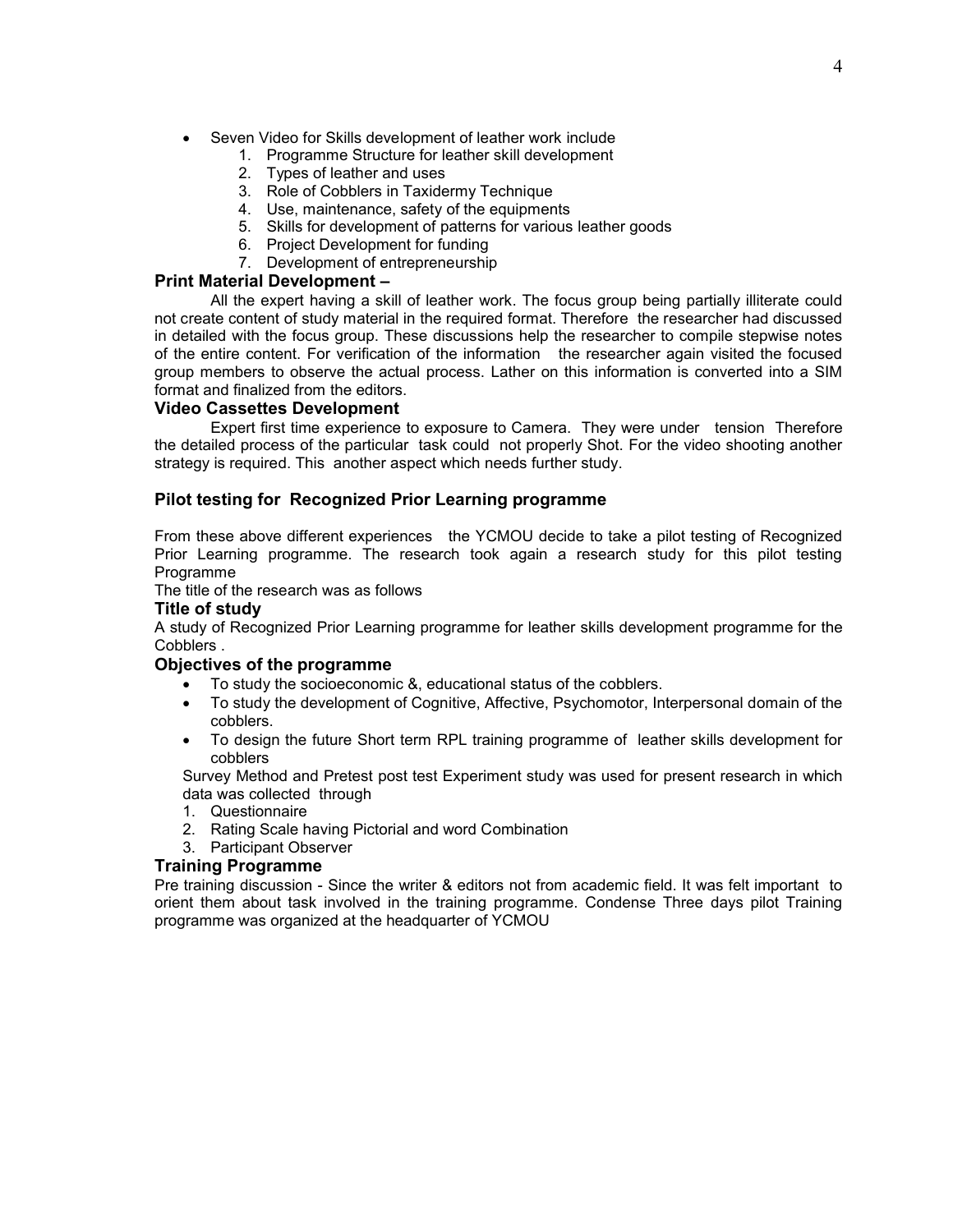The schedule, task & strategy of each session in the training programme is given below

| First day                                                                                                                        | Second Day                                                                                                                                                  | Third day                                                                                                         |
|----------------------------------------------------------------------------------------------------------------------------------|-------------------------------------------------------------------------------------------------------------------------------------------------------------|-------------------------------------------------------------------------------------------------------------------|
| Introduction of each person                                                                                                      | Instruments use for leather<br>Discussion<br>method<br>work<br>$\sim$<br>with<br>various<br>types<br>οf<br>instruments                                      | Development procedure<br>οf<br>leather<br>various<br>goods<br>Demonstration method                                |
| Introduction of YCMOU -Video                                                                                                     | Repairing of various Leather<br>goods-Demonstration                                                                                                         | for<br>Procedure<br>making<br>a<br>Paper pattern of the sample -<br>Demonstration method                          |
| οf<br>Structure<br>Programme<br>Leather skills development -<br>Lecture method                                                   |                                                                                                                                                             | Cutting of<br>leather<br>and<br>making the leather<br>goods<br>(Handwork & machine work)-<br>Demonstration method |
| Lunch                                                                                                                            |                                                                                                                                                             |                                                                                                                   |
| of<br>Information<br>Support<br>leather<br>skills<br>institution for<br>development programme and<br>enterprise - Lecture method | <b>Skills</b><br>Entrepreneurship<br>development -<br>Lecture with<br>Participatory<br>approach                                                             | Examination<br>Practical<br>and<br>viva voce of the individual<br>and certification                               |
| Types, usability of Leather &<br>Health precaution - Discussion<br>method with various types of<br>leather                       | Project<br>Proposal<br>development<br>financial<br>of _<br>Funding - Role play method<br>Role of the Cobblers in the<br>taxidermy of the animals -<br>Video |                                                                                                                   |

From the participant observation the researcher identified some participant who could used as an content experts for the workshop. After the first day of the training Programme researcher discussed with these person for their role in the training programme and prepared them for the same. Some writer in this programme are not formally qualified. They are also involved as a participant in the training programme. They are helping the expert in the programme in various ways.

# **Analysis of Data**

Questionnaire Analysis With the help of Questionnaire basic information of the Cobblers was collected

Table -1 Age of the participant

| Age    | 18-23 Years | 24-30 Years | $\vert$ 31-35Years | 35-40 Years | $ 40 \& above$<br>Years |
|--------|-------------|-------------|--------------------|-------------|-------------------------|
| Number |             |             |                    |             |                         |

Age wise distribution of the respond was almost uniform except for 35-40 years.

|  | Table - 2 Educational Qualification of the participant |  |  |  |
|--|--------------------------------------------------------|--|--|--|
|--|--------------------------------------------------------|--|--|--|

| Educational<br>Qualification | Illiterate | Up to 10 $10$ | th<br>10<br>pass | 10 UI<br>pass<br>. . |
|------------------------------|------------|---------------|------------------|----------------------|
| Number                       |            | 10            |                  | ີ                    |

The participants from illiterate to  $12<sup>th</sup>$  standard pass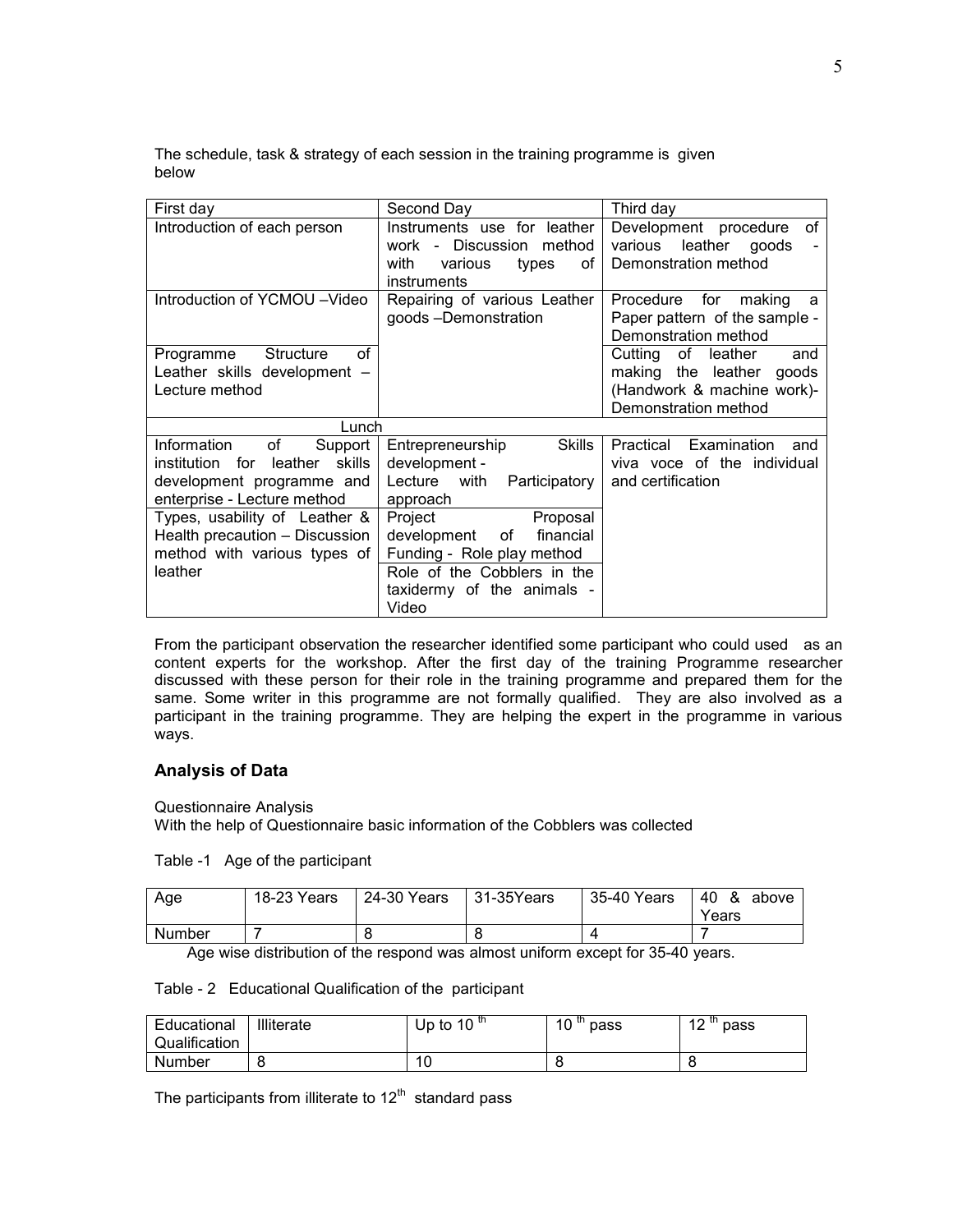Table -3 Professional Experience (years)

| Year          | of $\vert$ 0-10 Years | 11-20 Years | Above 20 years |
|---------------|-----------------------|-------------|----------------|
| profession    |                       |             |                |
| <b>Number</b> | 44                    | 15          |                |

Nearly 50 % of the respondents had professional experience up to 11 to 20 years.

Table -4 Monthly income in leather goods repairing

| Monthly | $2 - 5$   | $6 - 10$  | $11 - 15$ | 16-20     | More than 20 |
|---------|-----------|-----------|-----------|-----------|--------------|
| income  | thousands | thousands | thousands | thousands | thousands    |
| Number  | 25        |           |           |           |              |

Cobbler's monthly income varied, but most of them are Below Poverty Line

Table -5 Expectation from the short term courses

| Content | <b>Formal Skills</b> | <b>New</b><br>Knowledge | Use of<br>Instruments | Government<br>Scheme | Advance content<br>Οt |
|---------|----------------------|-------------------------|-----------------------|----------------------|-----------------------|
|         |                      |                         |                       |                      | entrepreneurship      |
| Number  | -1                   | 26                      |                       | 14                   | 15                    |

Out of the total response 34 participants 64 responses was collected Nearly 50 % response were for formal skills and new knowledge.

### **Analysis of Open Ended Questions**

Table- 6 Learning Components from this training Programme

| No. | Task                                                      | Response |
|-----|-----------------------------------------------------------|----------|
|     | Theoretical Information (Cognitive Development)           |          |
|     | 1.1<br>Understanding of leather<br>Skill<br>working       | 03       |
|     | Information of Instruments<br>1.2 <sub>1</sub>            | 02       |
|     | 1.3<br>Instruments for Repairing of various leather goods | 02       |
|     | Development of a project<br>1.4                           |          |
|     | 1.5 Role of Cobblers in Taxidermy                         | 01       |
|     |                                                           | 01       |
| 2   | Practical Work (Psychomotor Development)                  |          |
|     | Repair of leather goods<br>2.1                            | 11       |
|     | Skills for repairing the machine<br>2.2                   | 02       |
|     | 2.3 Skills for making of a footwear                       | 25       |
|     | Skills development as a cobblers<br>2.4                   | 02       |
|     | Making a ladies purse<br>2.5                              | 09       |
| 3   | , Emotional development (Affective Domain)                |          |
|     | Community development<br>3.1                              | 02       |
|     | Peace of Mind<br>3.2                                      | 01       |
|     | 3.3<br>Happiness in the life                              | 01       |
| 4   | Interaction (Interpersonal domain)                        |          |
|     | 4.1 Communication with the customer                       | 03       |
|     | 4.2 Entrepreneurship                                      | 01       |

The researcher observed maximum responses for Psychomotor Development which related to practical work.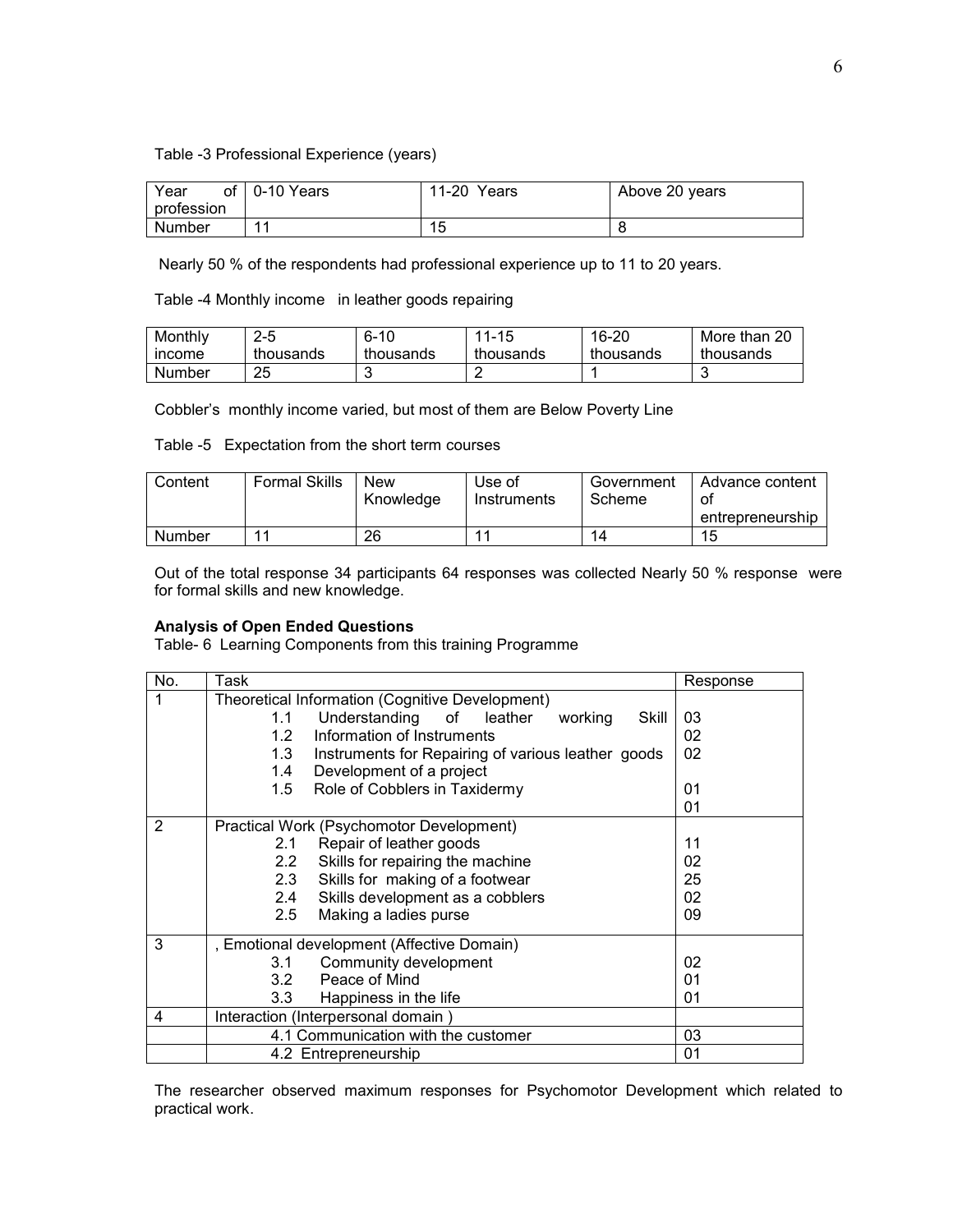### Table- 7 Expected Component in the Short Future Programme

| No.            | Task                                                                | Feedback |
|----------------|---------------------------------------------------------------------|----------|
|                | Experts Involvement from the leather skill industry                 | 10       |
| $\overline{2}$ | Regularly arranged the training programme                           | 20       |
| 3              | Development of Entrepreneurship Skills                              | 15       |
| 4              | Advertisement of the programme in the field.                        | 25       |
| 5              | Information about Higher technology use in leather<br>work industry | 15       |

The participant expected the Expert from the leather industry to orient the participant for skill development and Entrepreneurship Skills.

# **Rating Scale having Pictorial and word Combination**

The emotions of the cobblers were measured by Rating Scale having Pictorial and word Combination

|  |  | Table - 8 Positive Thinking Process of the Cobblers about the Training Programme |
|--|--|----------------------------------------------------------------------------------|
|  |  |                                                                                  |

| Positive thinking process |                 |               |                |  |  |  |  |  |
|---------------------------|-----------------|---------------|----------------|--|--|--|--|--|
|                           |                 | <b>Before</b> |                |  |  |  |  |  |
| No.                       | <b>Emotions</b> | Training      | After Training |  |  |  |  |  |
| 1                         | Confident       | 0             | 34             |  |  |  |  |  |
| 2                         | Happy           | 3             | 28             |  |  |  |  |  |
| 3                         | Satisfied       | 1             | 27             |  |  |  |  |  |
| 4                         | Interested      | 0             | 26             |  |  |  |  |  |
| 5                         | Determined      | 1             | 21             |  |  |  |  |  |
| 6                         | Relieved        | 1             | 17             |  |  |  |  |  |
| 7                         | <b>Blissful</b> | 1             | 15             |  |  |  |  |  |
| 8                         | Curious         | 1             | 14             |  |  |  |  |  |
| 9                         | Cautious        | 0             | 9              |  |  |  |  |  |
| 10                        | Surprised       | 0             | 7              |  |  |  |  |  |
|                           |                 |               |                |  |  |  |  |  |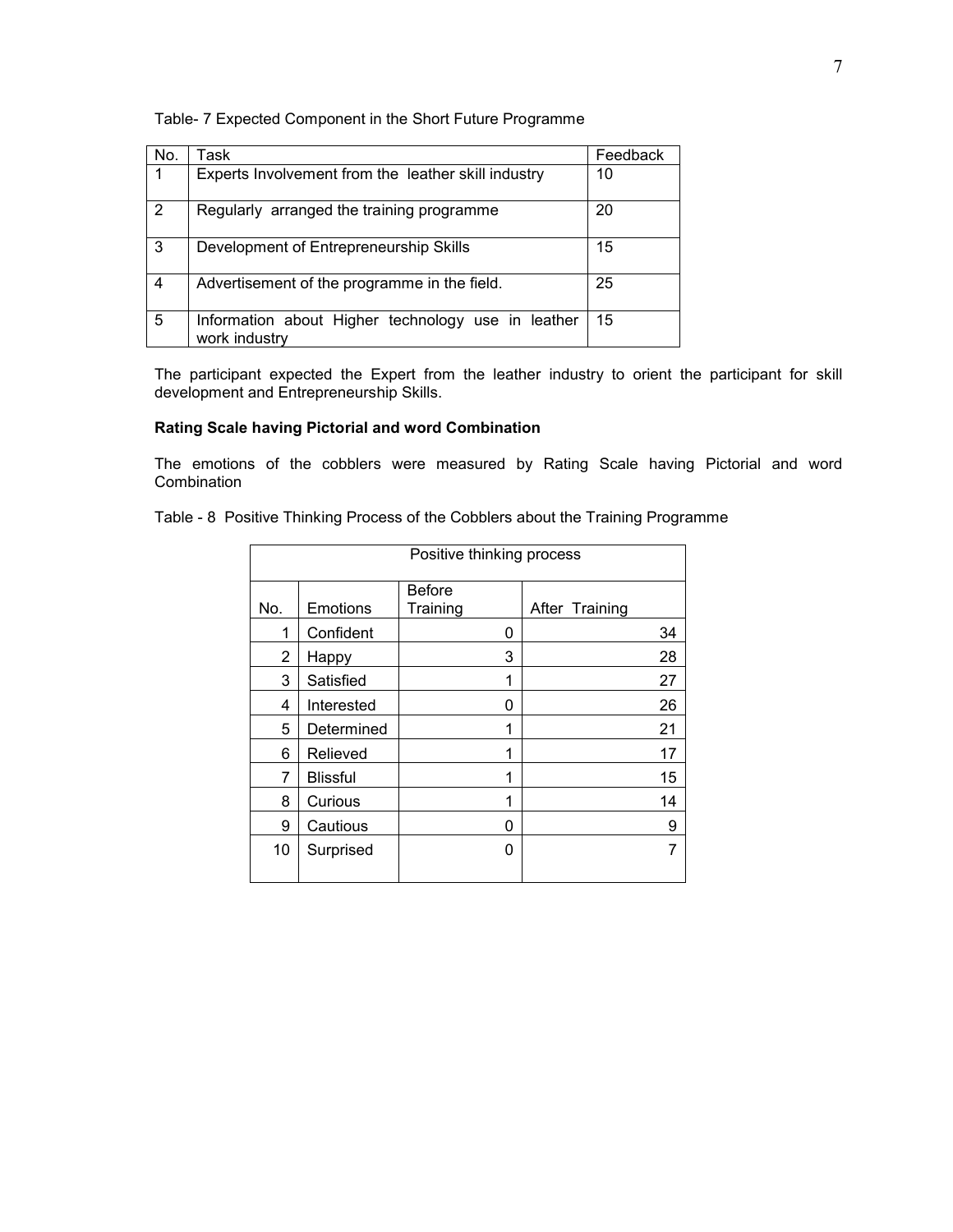

The data was presented in the form of Graph. It is given below

Most of the participant are confident, happy and satisfied from the training Programme

Table-- 9 Negative Thinking Process of the Cobblers about the training Programme

| Negative thinking process |                |                        |                |  |  |  |  |  |  |  |
|---------------------------|----------------|------------------------|----------------|--|--|--|--|--|--|--|
| No.                       | Emotions       | <b>Before Training</b> | After Training |  |  |  |  |  |  |  |
| 1                         | Disappointed   | 11                     | 1              |  |  |  |  |  |  |  |
| 2                         | Sad            | 10                     | O              |  |  |  |  |  |  |  |
| 3                         | Negative       | 9                      | 1              |  |  |  |  |  |  |  |
| 4                         | <b>Bashful</b> | 7                      | 14             |  |  |  |  |  |  |  |
| 5                         | Anxious        | 13                     | 3              |  |  |  |  |  |  |  |
| 6                         | Cold           | 6                      | 3              |  |  |  |  |  |  |  |
| 7                         | indifferent    | 6                      | 1              |  |  |  |  |  |  |  |
| 8                         | Envious        | 1                      | 13             |  |  |  |  |  |  |  |
| 9                         | Apologetic     | 0                      | 8              |  |  |  |  |  |  |  |
| 10                        | Frustrated     | 6                      | 2              |  |  |  |  |  |  |  |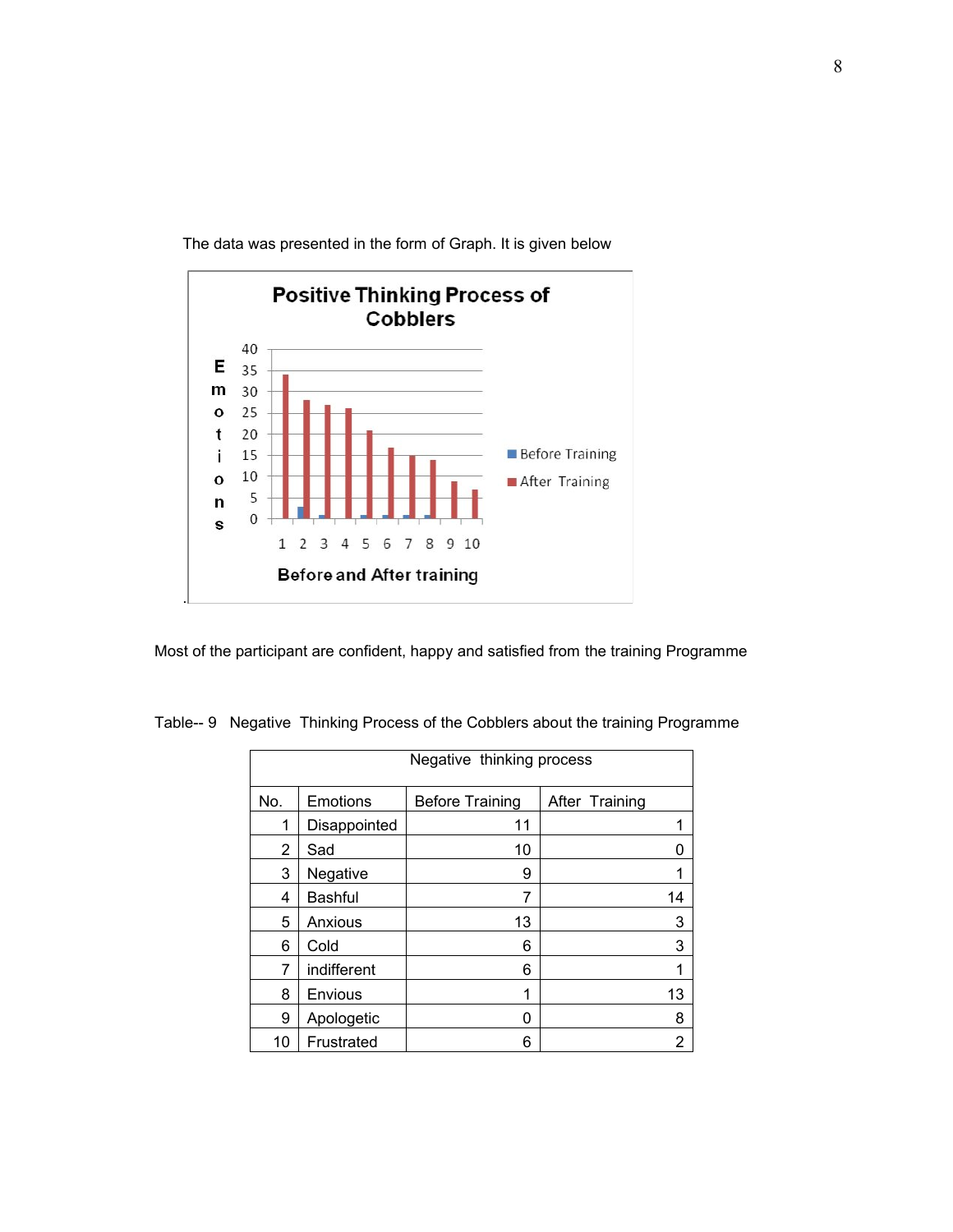

The negative feeling of the participant was minimizing after the training programme. But Envious, Bashful feeling are more after training because some of the participant don't have a communication skills, They are not involve as a expert in the training programme.

From the feedback of the pilot programme the research develop a five days modified training programme. Is as follows

| Day 1             | Day 2             |     | Day 3            |     | Day 4              | Day 5              |
|-------------------|-------------------|-----|------------------|-----|--------------------|--------------------|
| Registration      | making<br>Pattern |     | Demo             | for | Discussion<br>on   | Information about  |
|                   | for repairing the |     | Development      | οf  | Field visit        | the<br>training    |
|                   | goods             |     | Communication    |     |                    | center<br>&        |
|                   |                   |     | skills           |     |                    | Government         |
| Introduction      |                   |     | Demo             | for | Repairing<br>οf    | scheme             |
| about Lidcom      |                   |     | Development      | οf  | leather<br>other   |                    |
|                   |                   |     | entrepreneurship |     | goods              |                    |
|                   |                   |     | skills           |     |                    |                    |
| Introduction      | Demo              | for | Preparation      | for | Role of Cobbler    | for<br>Preparation |
| about YCMOU       | Repairing         | οf  | field visit      |     | in taxidermy       | particle           |
|                   | <b>Shoes</b>      |     |                  |     |                    | examination        |
| programme         | Repairing         | of  |                  |     | Information about  |                    |
| Introduction      | <b>Shoes</b>      |     |                  |     | Proposal           |                    |
|                   |                   |     |                  |     | development<br>for |                    |
|                   |                   |     |                  |     | Loan               | Practical          |
| Types of Leather  | Demo              | for | field visit      |     | Machine work for   | examination<br>and |
| and material      | Repairing         | οf  |                  |     | the leather goods  | certification      |
| Chappell /Slipper |                   |     |                  |     |                    |                    |
| Demo for Repair   | Hand              | on  |                  |     | Hand<br>on         |                    |
| of leather goods  | experience        | for |                  |     | for<br>experience  |                    |
|                   | repairing         |     |                  |     | Machine work       |                    |

#### **Conclusion**

Present study has shown an example how ODFL can prove vital in promoting advanced vocational skills among cobblers. The programme has proved quite crucial in bringing self-belief and professionalism among them. Such programmes through ODFL are significant not only in promoting vocational skills but they also introduce a fresh outlook among the aspirants their